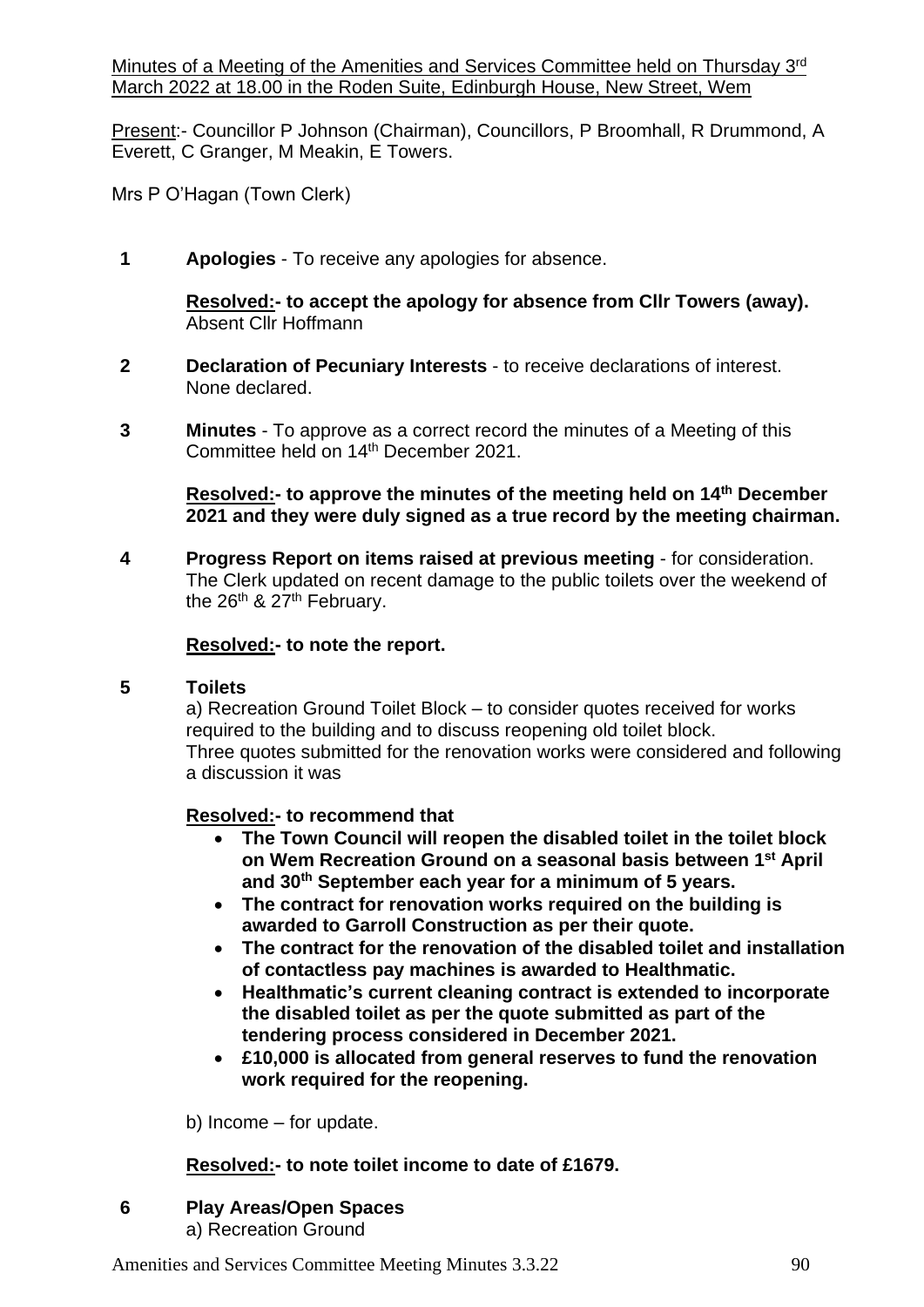i) Railings refurbishment/replacement to discuss.

The Clerk explained that the companies approached to quote for cleaning had expressed the view that it would not be practical to sandblast the railings in-situ due to their location and proximity to the public footpath. Concerns were expressed about what condition the railings would be in after removal and cleaning and the potential cost of refurbishment works. Councillors also discussed the heritage value of the railings verses the safety implications of the spiked railings which a ROSPA trainer had recommended be replaced due to the spiked tops and the differing ground levels. Following a discussion it was

# **Resolved:- to recommend to Council that**

- **The railings at the front of Wem Recreation Ground are replaced with new railings but that the original WH Smith Posts are retained.**
- **Once removed, the original railings are retained so that they may be restored at a later date and reused in a more suitable location in the town should one be identified.**
- **The Clerk is instructed to seek quotes for replacement railings which will be considered at a future committee meeting.**

ii) White lining work - to consider quote.

The Clerk explained that due to the specialist nature of this work only one quote had been obtained but as the contract was below £3000 this was permitted in the financial regulations.

# **Resolved:- to approve the quote and award the contract to reline the cycle lane markings on Wem Recreation Ground to Ash Linemarking.**

iii) Play equipment painting – to consider quotes received. The Clerk reported that she had only been able to get 1 quote and recommended that more quotes for this work were sought before a decision was made.

# **Resolved:- to defer to next meeting so that more quotes can be obtained.**

iv) Concession stand – to discuss, as Councillor Hoffmann was not present it was

# **Resolved:- to defer this item to a future meeting.**

b) Trentham Road – to consider request to prune tree and approve quote for. The Clerk highlighted that the recent tree inspection had not identified any issues with the tree.

# **Resolved:-**

- **Not to carry out any works on the tree should the resident wish to pay for works to the tree to authorise the Clerk and Committee Chairman to meet with the resident to discuss any proposed works.**
- **A condition of the Council would be that if any works were undertaken on the tree they must only be carried out by Via Della Emilia.**

c) 2022 tree inspection report – for consideration.

**Resolved:- to note the report and instruct the Clerk to arrange works in the new financial year.**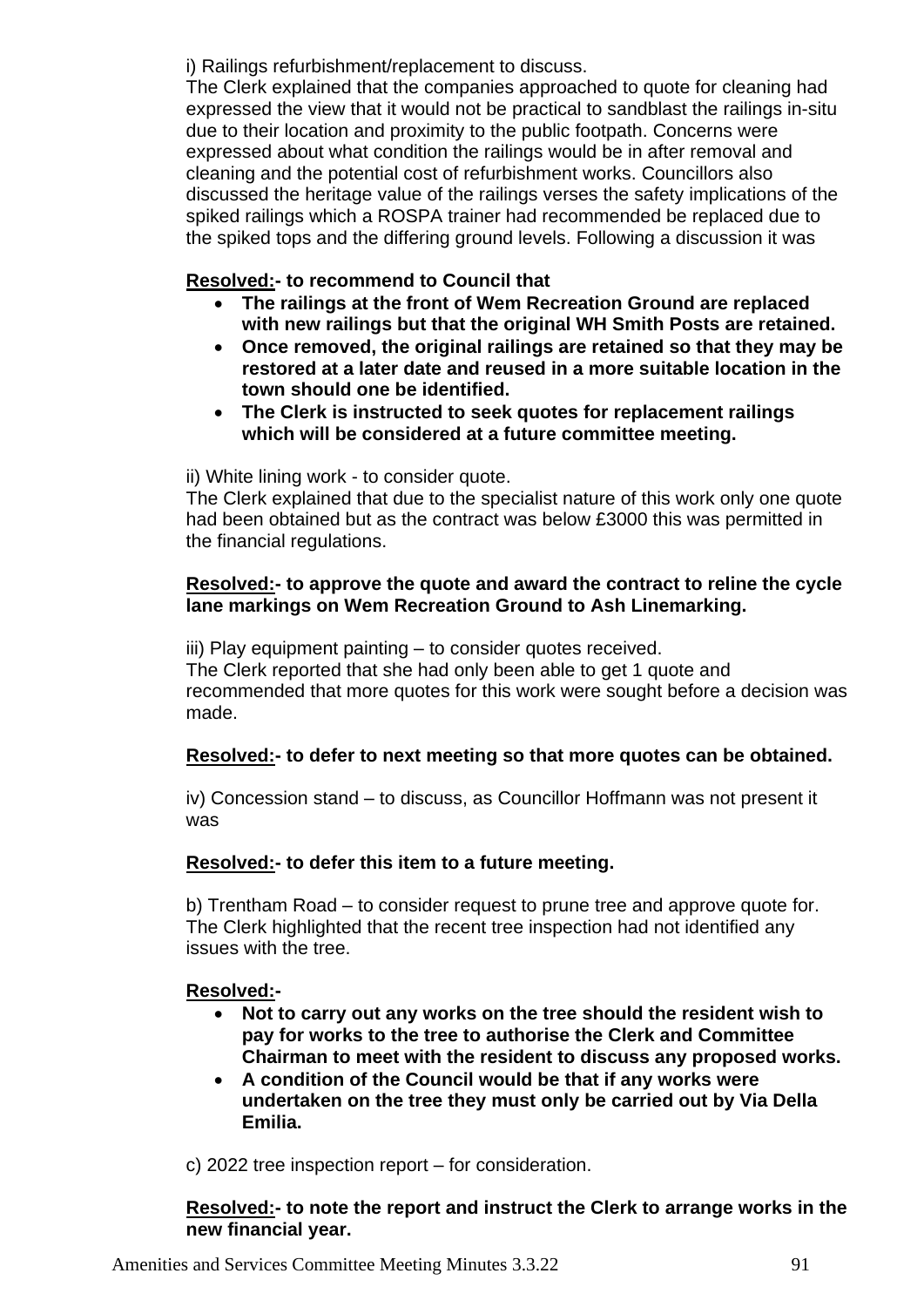d) Wilmot Meadow Fence removal from public open space at entrance – to receive a report of site meeting held to discuss condition of the fence.

## **Resolved:- to contact the neighbouring property owners to inform them that the Town Council will remove the fence and hawthorn tree and that it will not be replaced.**

e) Grass Cutting – to discuss altering grass cutting regime in certain areas on The Wheatfields and Trentham Road Public Open Spaces to improve biodiversity.

## **Resolved:- to**

• **Approve altering the cutting regime for a trial period to encourage bio diversity on both sites as part of the Town Council's climate change commitment. This decision to be reviewed annually**

# **7 Allotments**

a) To receive a report on plot vacancies and outcome of recent inspection

# **Resolved:- to note the recent inspection report.**

### **8 Cemetery**

a) Policy Review – to consider recommendations from the policy review working party relating to the following Cemetery Policies. Cllr Meakin and Cllr Johnson reported that they had reviewed the policies.

### **Resolved:- to recommend that the following policies are updated as per the recommendations**

- **Cemetery Rules and Regulations**
- **Interment Form**
- **Memorial Application Form**
- **Memorial Safety Policy**

# **9 Streetlighting**

a) Column replacement – for update.

The Clerk explained that 25 Category 5 Columns still needed replacement. The total costs of replacing all remaining category 5 columns is estimated to be £41,500)

In the budget there is currently £21,479 in reserves along with £8000 budgeted for new lights in the 2022-23 budget total £29479 leaving a shortfall of £12,021

### **Resolved:- to recommend that due to the urgency of the work, the shortfall is allocated from any underspend in the 2021-22 budget with the balance coming from general reserves.**

b) To consider the request for an additional streetlight at Greenacres (copy enclosed).

# **Resolved:- not to approve the request.**

c) Electrical inspection – for update. No update on this received from contractor